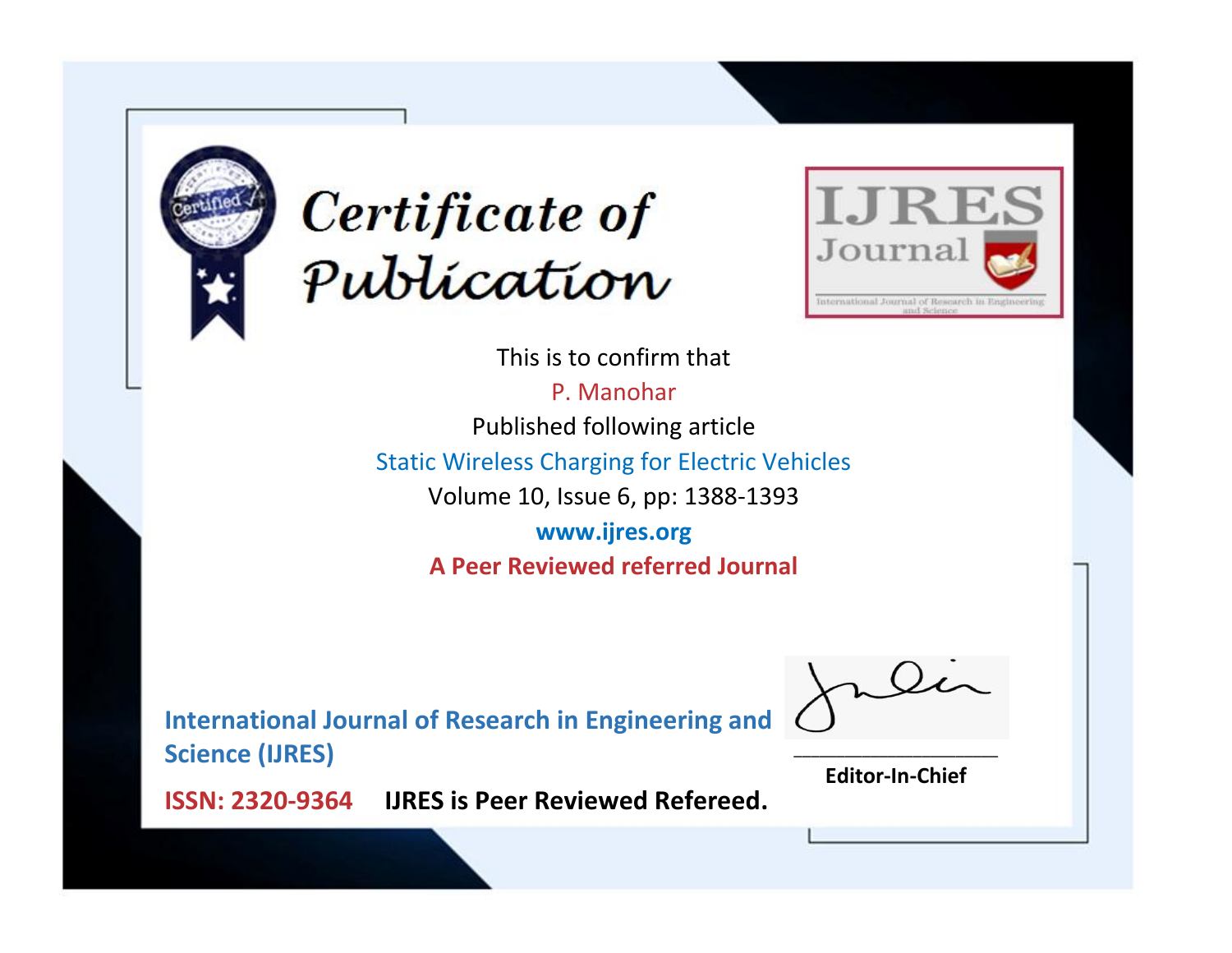



This is to confirm that C. Sreekrishna Published following article Static Wireless Charging for Electric Vehicles Volume 10, Issue 6, pp: 1388-1393 **www.ijres.org A Peer Reviewed referred Journal**

**International Journal of Research in Engineering and Science (IJRES)**

\_\_\_\_\_\_\_\_\_\_\_\_\_\_\_\_\_\_\_\_\_\_\_\_ **Editor-In-Chief**

**Journal.**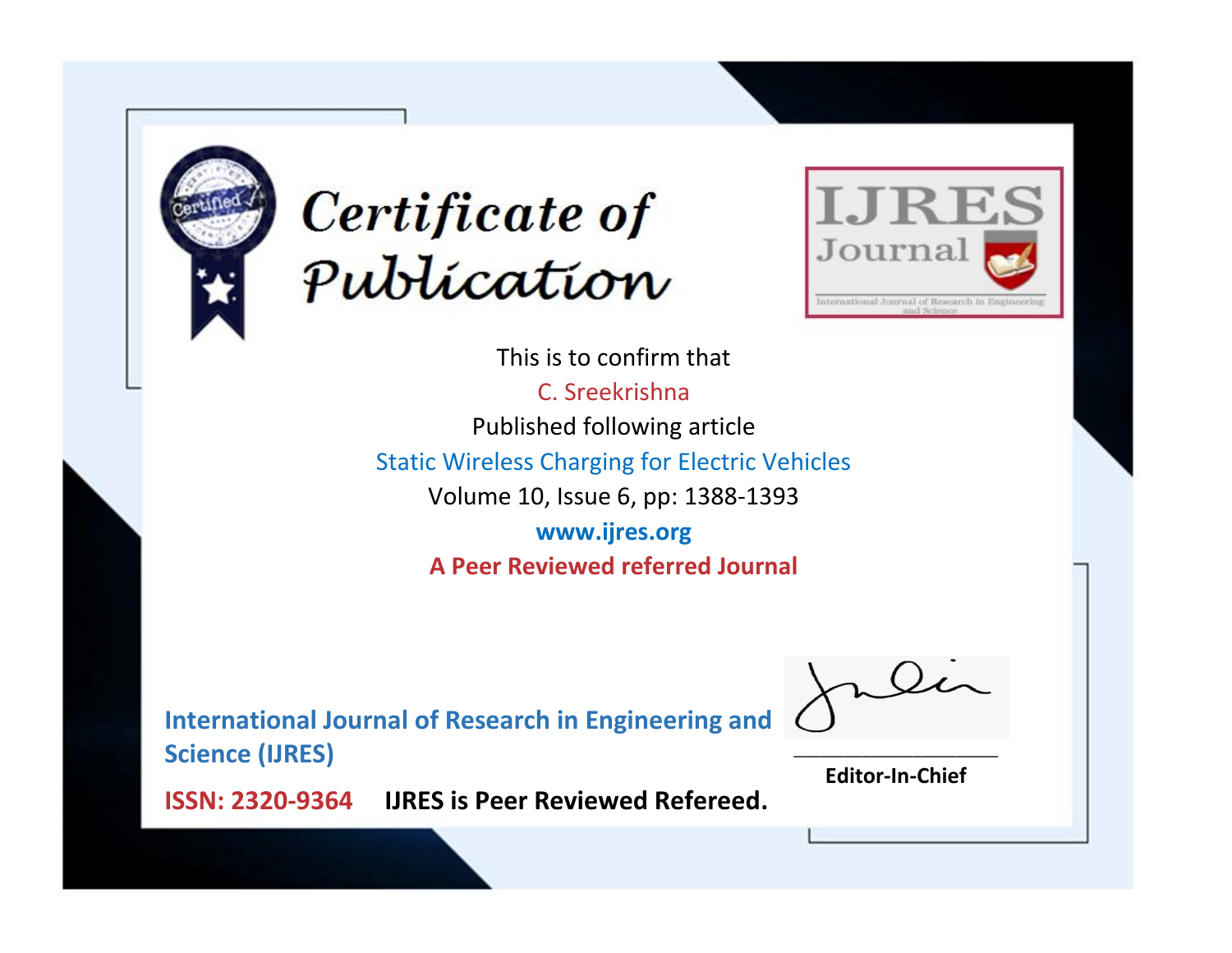



This is to confirm that S. Sreenivasulu Published following article Static Wireless Charging for Electric Vehicles Volume 10, Issue 6, pp: 1388-1393 **www.ijres.org A Peer Reviewed referred Journal**

**International Journal of Research in Engineering and Science (IJRES)**

\_\_\_\_\_\_\_\_\_\_\_\_\_\_\_\_\_\_\_\_\_\_\_\_ **Editor-In-Chief**

**Journal.**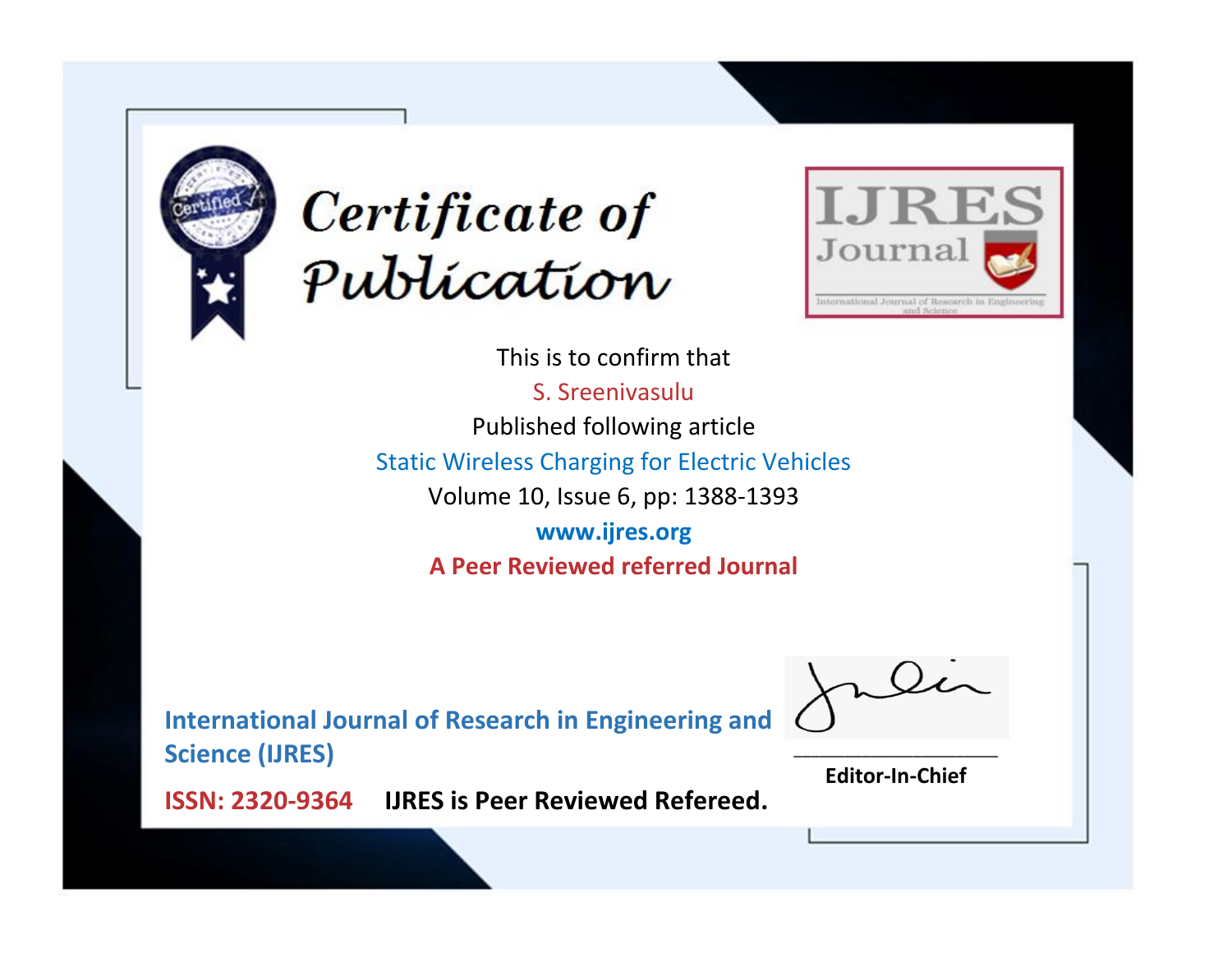



This is to confirm that P. Yashwanth Reddy Published following article Static Wireless Charging for Electric Vehicles Volume 10, Issue 6, pp: 1388-1393 **www.ijres.org A Peer Reviewed referred Journal**

**International Journal of Research in Engineering and Science (IJRES)**

\_\_\_\_\_\_\_\_\_\_\_\_\_\_\_\_\_\_\_\_\_\_\_\_ **Editor-In-Chief**

**Journal.**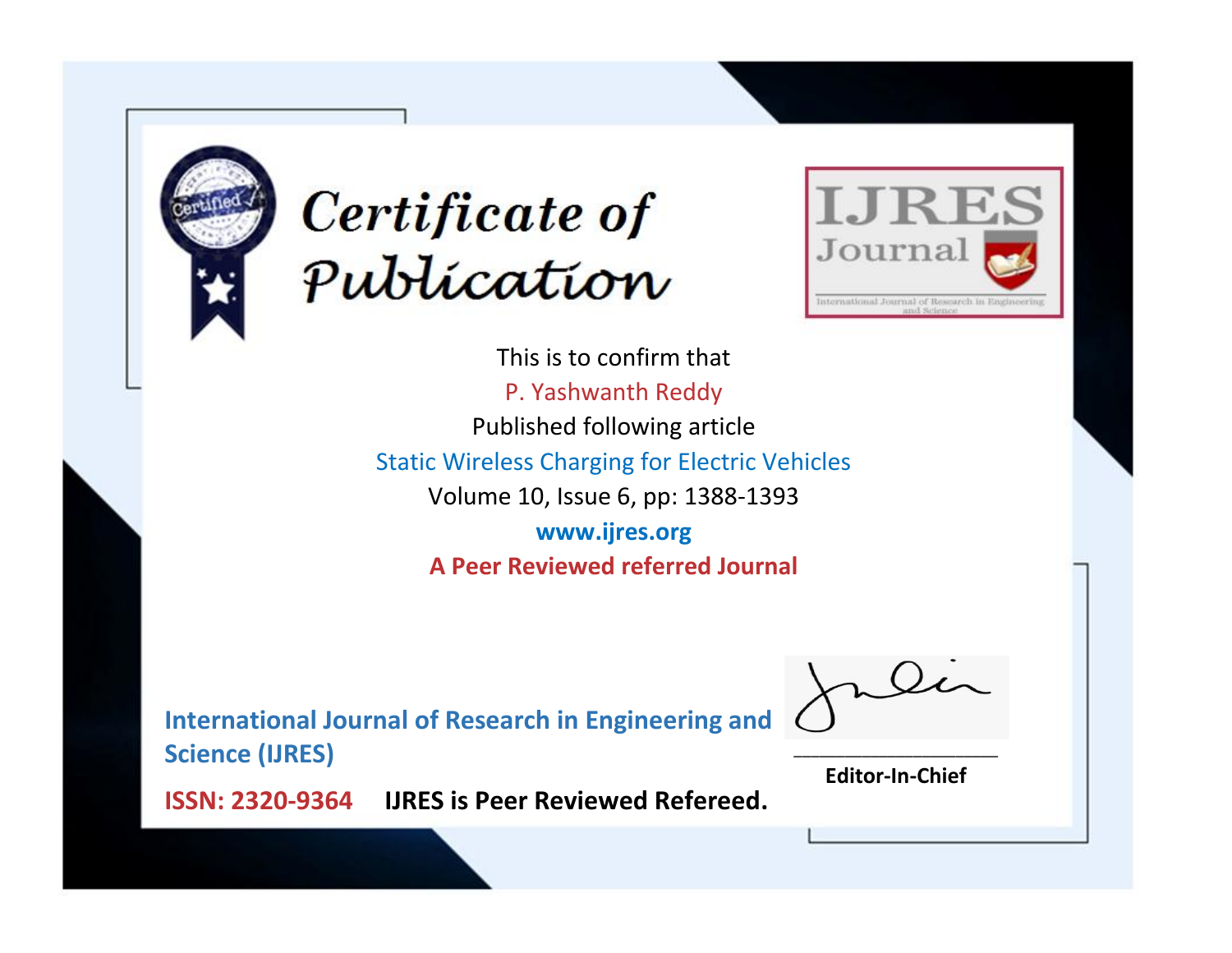



This is to confirm that

P. Sreevani Published following article

Static Wireless Charging for Electric Vehicles

Volume 10, Issue 6, pp: 1388-1393

**www.ijres.org A Peer Reviewed referred Journal**

**International Journal of Research in Engineering and Science (IJRES)**

\_\_\_\_\_\_\_\_\_\_\_\_\_\_\_\_\_\_\_\_\_\_\_\_ **Editor-In-Chief**

**Journal.**